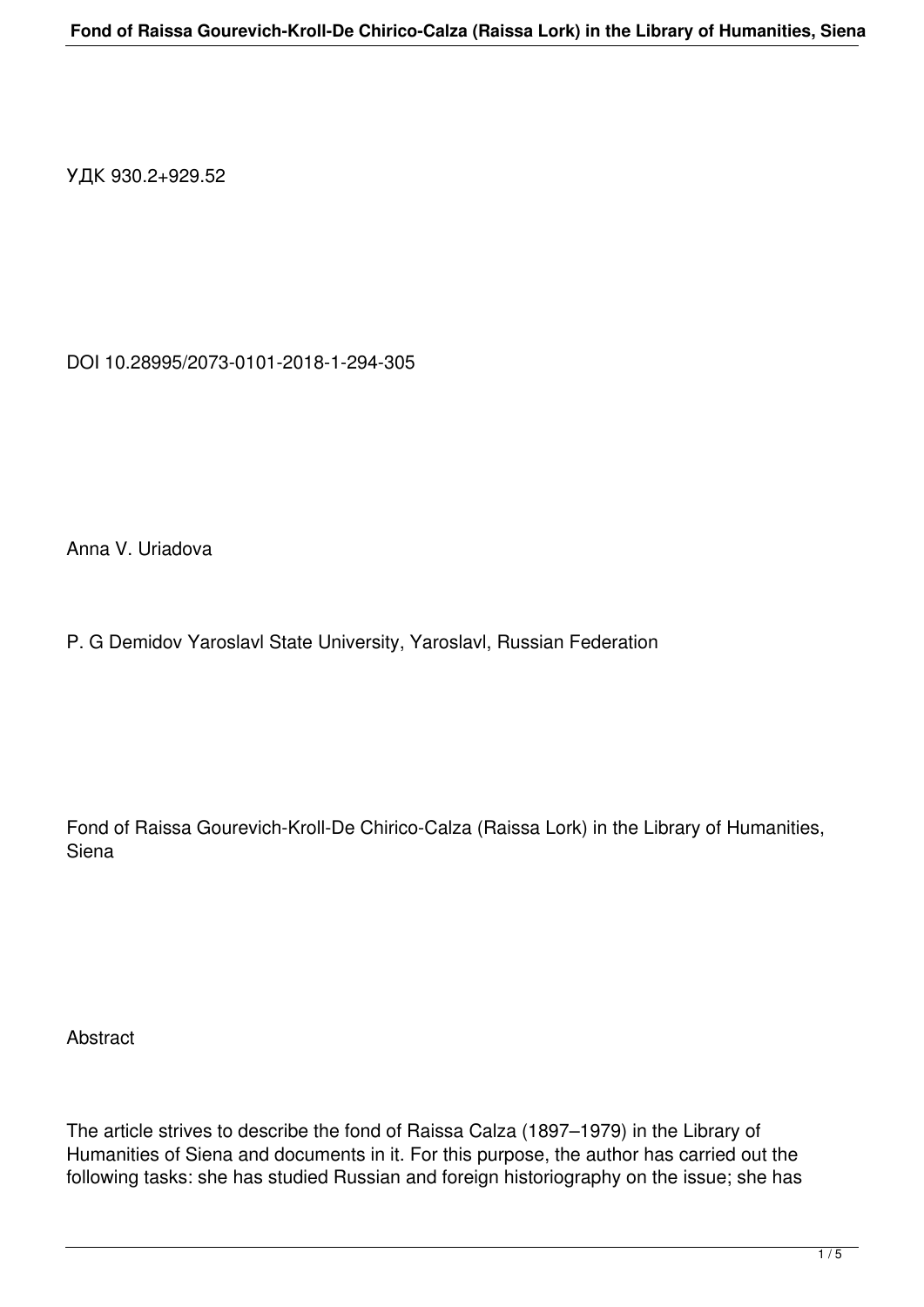analyzed sources on the issue; and drawing on these, she has studied the biography of Raisa Calza; she has reviewed the archival fond and analyzed its documents. Having reviewed the historiography, the author comes to the conclusion that the fate of Raisa Calza, her creativity, and scientific work has been poorly studied, especially by Russian historians. There are few articles dedicated to the Calza collection in the Library of Humanities. Studying the sources (personal and business letters, diary, notebooks, memoirs, photographs, scientific works) associated with Raisa and her connections allows to identify their nature and main features and to supplement, clarify, and flesh out the biography of Raissa Calza. These documents are sources on more than everyday life and microhistory. They can be used in studying the history of Russian emigration, of Russian-Italian cultural relations, of archeology. The fate of Raisa Calza is interesting in itself, as a fate of a woman, an individual, amidst historical events of the 20th century. The chronological frameworks of the study coincide with the chronology of Raisa Calza's documents preserved in the Siena's library (1900s-1970s). The article includes an overview of the creation of the archive in the Library of Humanities of Siena and that of the Raissa Calza fond, which came into existence when she donated her documents to the Library in 1970s. The article studies the structure of the Raissa Calza fond: boxes I, VI – letters, postcards, telegrams, dairy, history of Gourevitch, Tumarkin and Frenkley families; II-IV – 'Ostia' containing materials on the excavations of Antic Ostia; V – various documents, boxes of photos. The author concludes that these sources should be introduces into scientific use. The collection proves that documents on Russian history are available not only in central state archives and private collections, but also in universities. It challenges historians to start researching universities libraries and archives. The article also names other foreign archives containing documents of Raissa Calza.

Download the article: uriadova doi

Keywords

Russian emigration, Russia abroad, Russian in Italy, italian archives, personal documents, biography.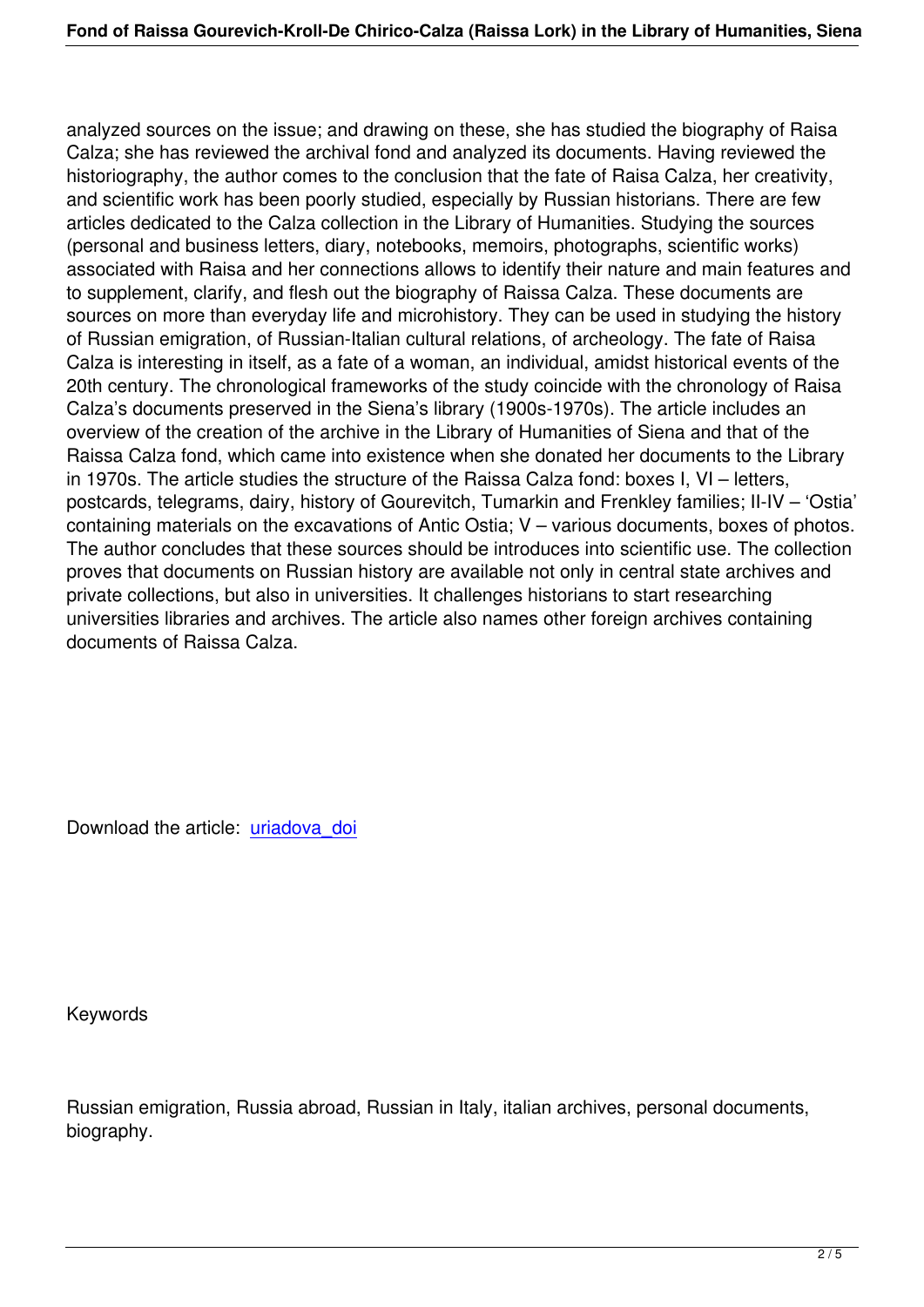Reference

D'AMELIA, A. Raisa Gurevich i ital'yanskaya kul'tura [Raissa Gurevich and Italian culture. In Russ.] IN: Obrazy Italii v russkoi slovesnosti. Po itogam vtoroi mezhdunarodnoi nauchnoi konferentsii Mezhdunarodnogo nauchno issledovatel'skogo tsentra "Russia-Italia" – "Rossiya-Italiya" [Images of Italy in Russian literature. Following the second international scientific conference of the International Research Center "Russia-Italia". In Russ.]. Tomsk, NIGU publ., 2011, pp. 430–451.

Russko-evreiskaya diaspora: Ocherki istorii [PARKHOMOVSKII, M. (comp.). Russo-Jewish diaspora: Essays on the history. In Russ. ]. Jerusalem, 2012, 326 p.

Raisa Kal'tsa. Sait "Russkie v Italii" [Raisa Calza. Site 'Russians in Italy.' In Russ.]. Available at: http://www.russinitalia.it/dettaglio.php?id=390 (accessed 12.12.2017).

Annali della facolt? di lettere e filosofia, 2012, vol. XXXIII, pp. 113-226.

Biblioteca di area umanistica – Siena [Library of Humanities, Siena]. [on-line]. Available at: http://www.sba.unisi.it/baums/fondi-archivistici

Fondazione de Di Chirico [Di Chirico Foundation]. [on-line]. Available at: http://www.fondazionedechirico.org/biografia/?lang=en

NICOTRA, L. Archeologia al femminile. Roma, 2004.

OOMS, D.G. Un ricordo di Raissa. Roma, 1987.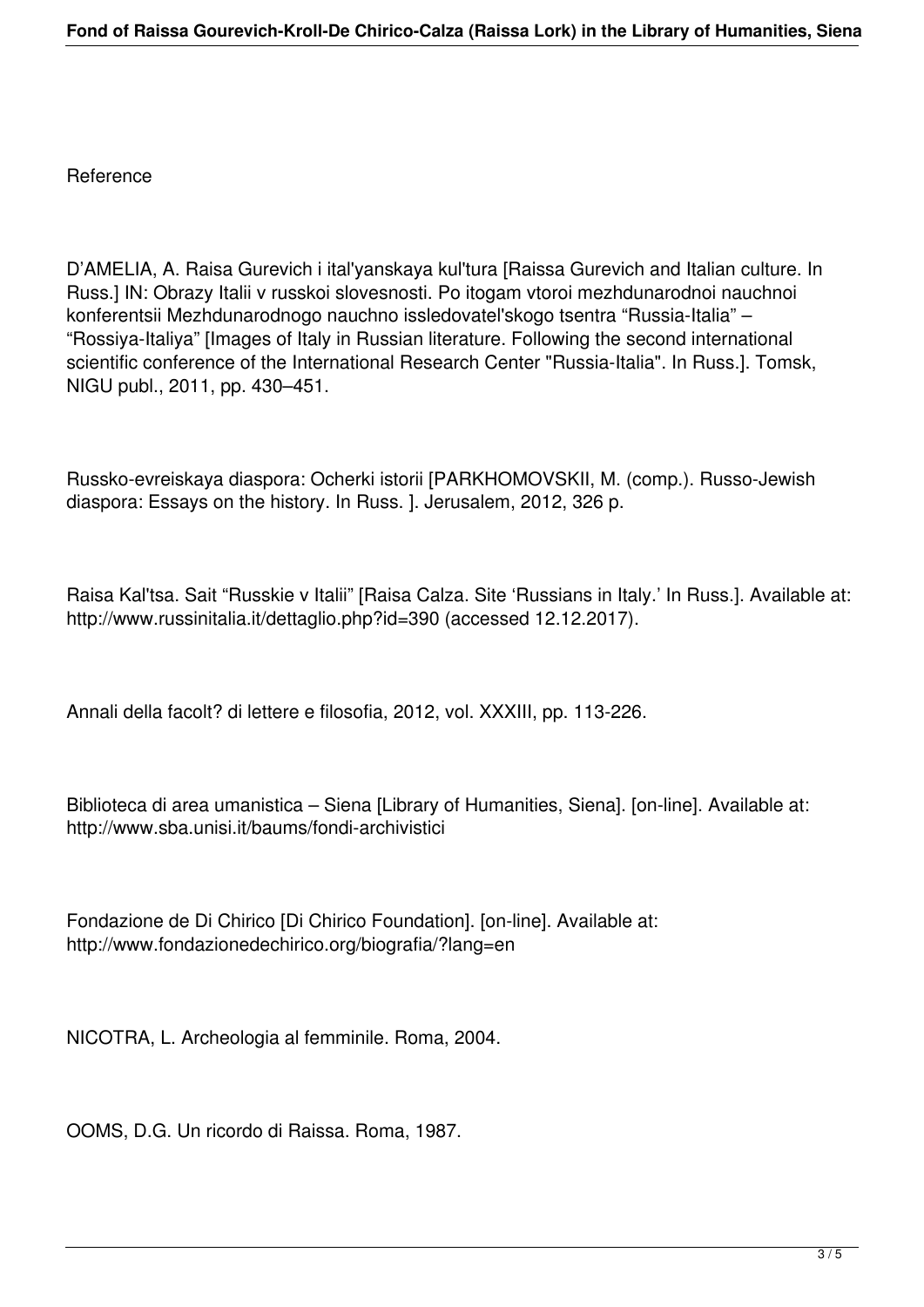Per Raissa. Siena, 2009.

Ricordando Raissa / A cura di Donatella Fagioli. Roma, 1989.

SHEPHERD, E. Da Ostia a Rima e oltre: Raisa Calza e la fotogtrafia. IN: AA.VV., Lungo il Tevere. Da Roma a Ostia, un percorso per immagini, Acta Photographica. Rivista di fotografia, cultura e territorio, 2009, pp. 113-122.

WorldCat Identities. [on-line]. Available at: http://www.worldcat.org/identities/lccn-n79126906/

About author

Uryadova Anna Vladimirovna, PhD in History, associate professor, P.G. Demidov Yaroslavl State University, professor, +7-902-332-73-57, koukouch@mail.ru

Grant information

The work has been supported by Eranet Mundus (Grant Agreement 2001-2573/001-EMA2).